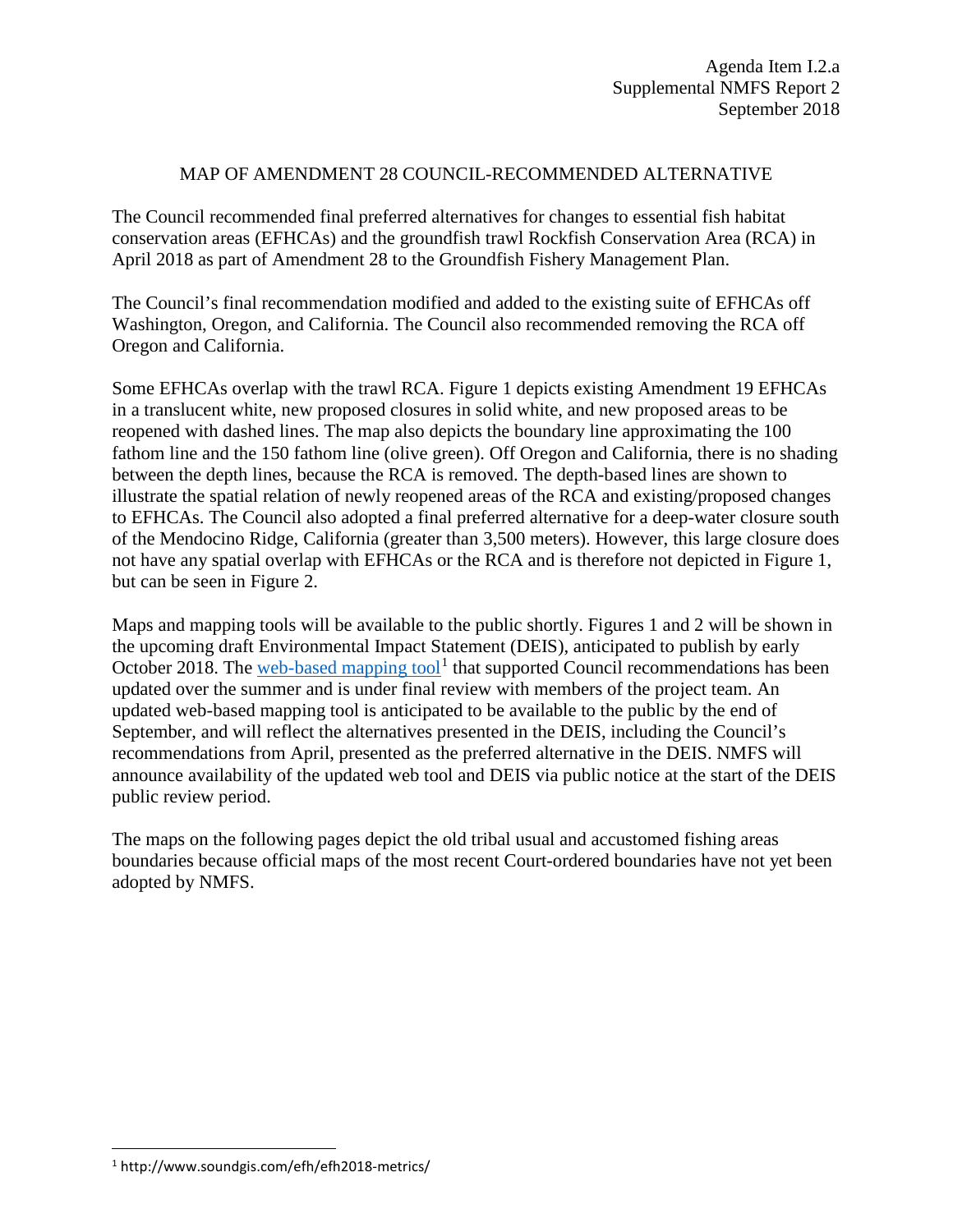

*Figure 1: Coastwide map of the Council's April 2018 final preferred alternative for both EFHCAs and removal of the groundfish trawl RCA.*